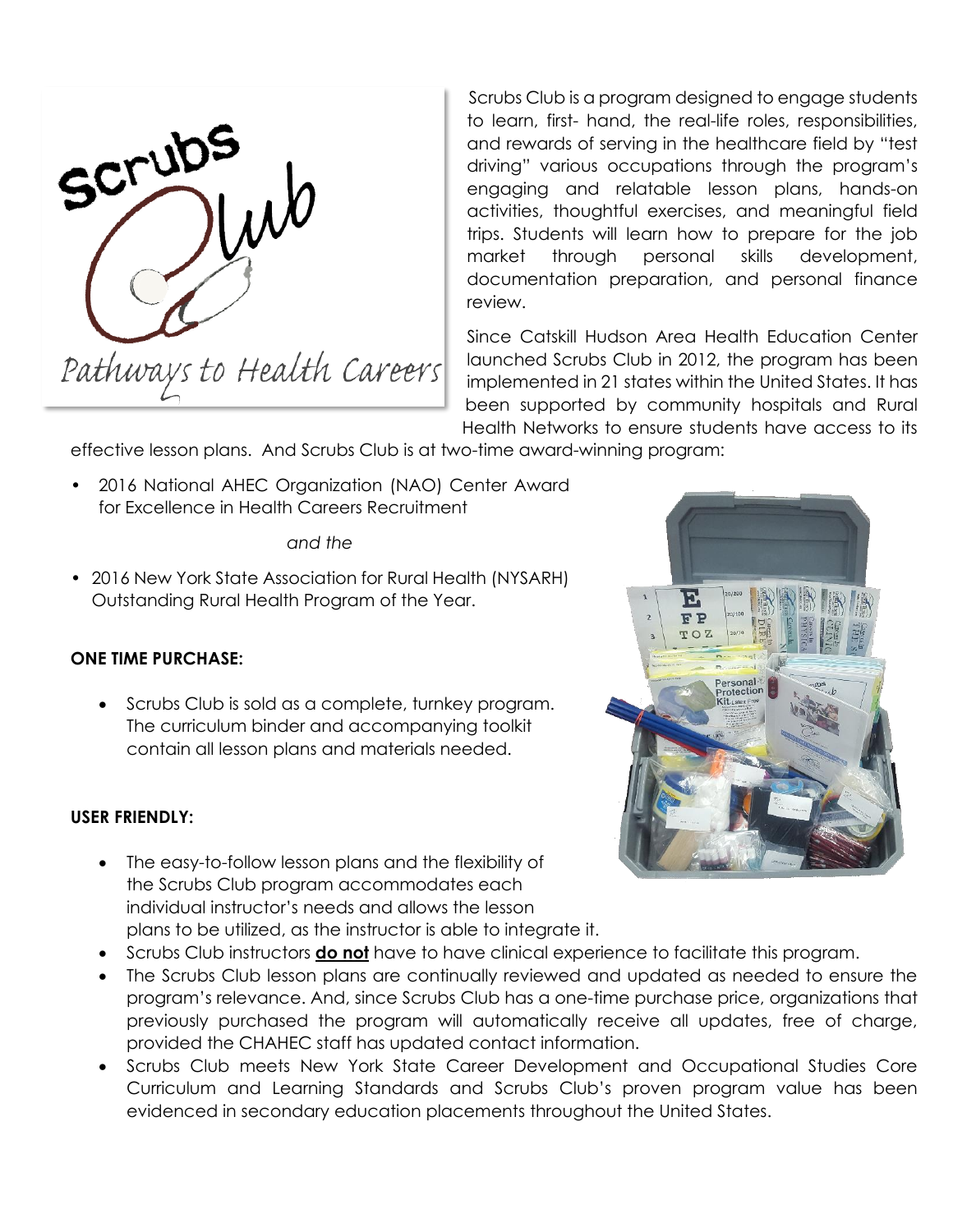# **MULTI-FACETED:**

- To date, the Scrubs Club curriculum has been utilized as a longitudinal program, has been integrated into daily class curriculum, utilized as an afterschool activity and as a multi-school collaboration in organizations throughout New York State and beyond.
- Scrubs Club is currently being utilized by Boys & Girls Clubs, high schools, at-risk youth programs, afterschool programs, community-based career workshops, BOCES, Science & Technology Entry Programs (STEP), and other Area Health Education Centers throughout the United States.

## **EFFECTIVENESS:**

Early evaluations of the Scrubs Club impact on high school students who utilized the program as a threeyear longitudinal club show that, upon graduation, 90% plan to continue their education. Of these students, 85% plan to pursue a health career and 85% of these students stated that participating in Scrubs Club influenced their decision to pursue a health career.